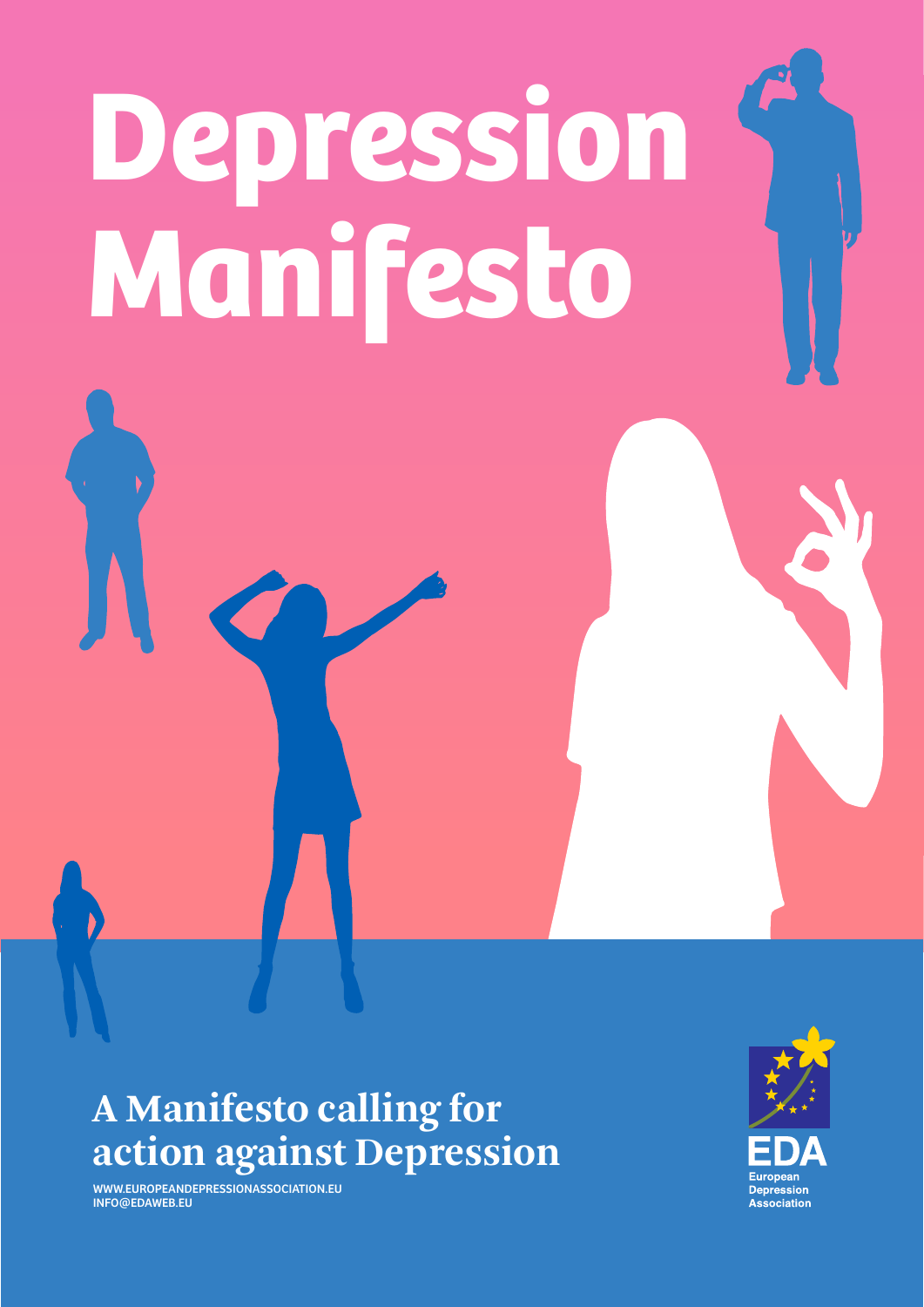# **Move against depression**

**Depression is a common, serious and in some cases, life-threatening condition, affecting around 30 million people in Europe XVII. In many EU Member States it is already the most prevalent health problem costing employers around 100 billion**  Euros each year **XVII**. The cost to society and **individuals is far greater.**

**More and more people are becoming unwell with depression and are unable to access good quality support when they need it that addresses the full range of symptoms. This would not be acceptable in any physical disease area and yet there is good evidence for cost-effective interventions which can both prevent and treat depression.**

**As one of the greatest public health challenges in Europe, we call on governments for immediate and decisive policy action to ensure that depression is prioritised within actions to improve health in general and mental health in particular**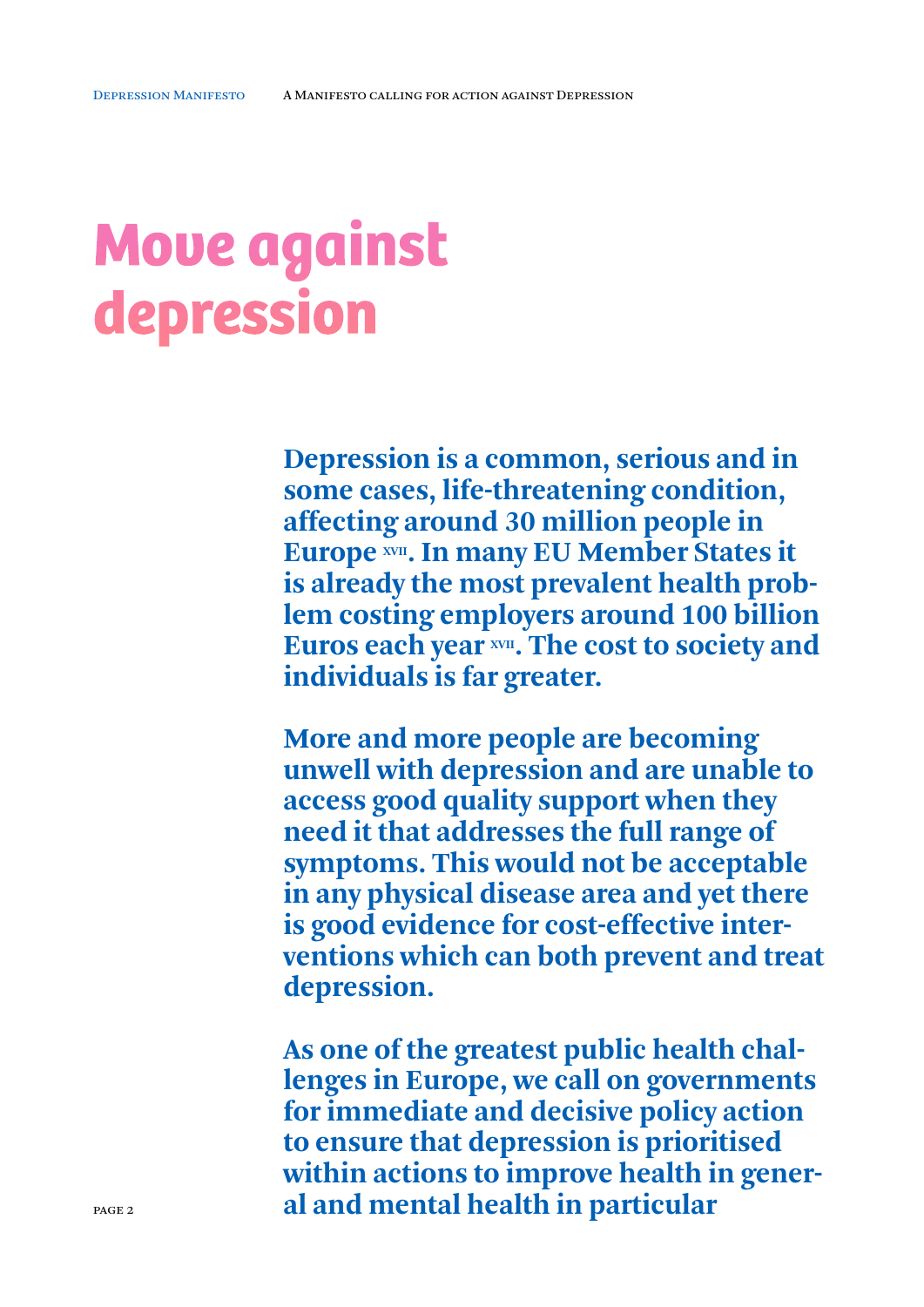## **Eliminating Stigma & discrimination**

» *Despite the prevalence and burden of depression and the fact that there are effective interventions for it that cover the full range of symptoms , fewer than half of those affected in the world (in some countries, fewer than 10%) receive such care.* **<sup>I</sup>**

Depression Manifesto

- » *Research* **II** *suggests that many people –including policy-makers and healthcare providers - hold negative attitudes towards people with depression resulting in isolation, self-stigma and a lack of services.*
- » *Isolation can be deadly* **III** *with studies showing that it results in poor mental and physical health as well as early mortality. Self-stigma undermines the ability of people to work towards their own recovery whilst stigma amongst health care providers means that opportunities to recognise and treat depression are missed.*
- » *Funding for research and care is out of step with the burden of depression, particularly when compared with other disease areas and again, this is most likely to be due to stigma.*
- » *People affected by mental ill-health are over-represented in prisons due to the breakable cycle of poverty, homelessness and prison.*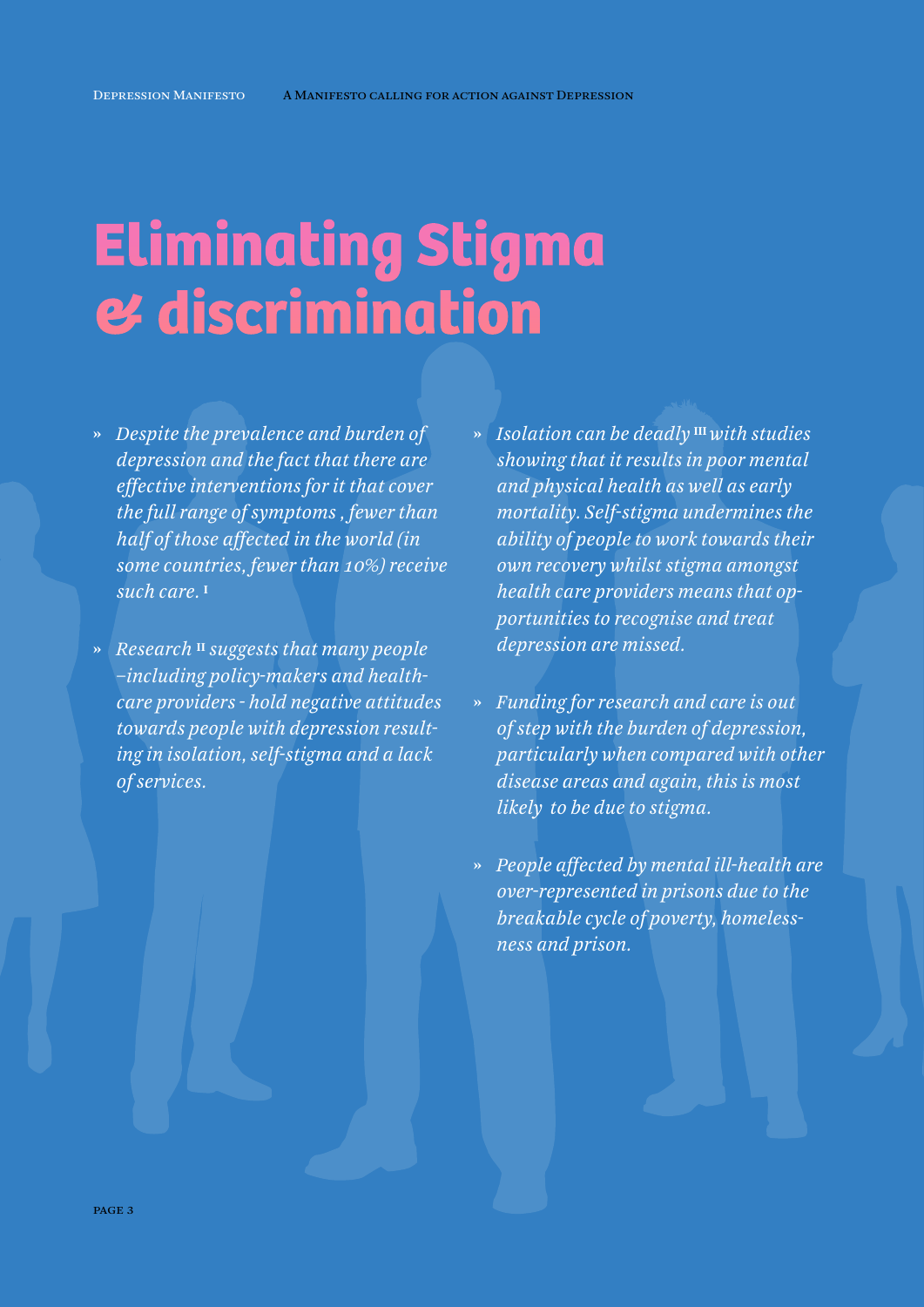**Committing to tackle discrimination and stigma by ensuring depression and mental disorders are included in disability discrimination legislation**

**Ensuring adequate education about depression forms a key part of training for health and social care professionals as well as teachers and those working in the civil and criminal justice system and that there are integrated pathways of care and support between these disciplines**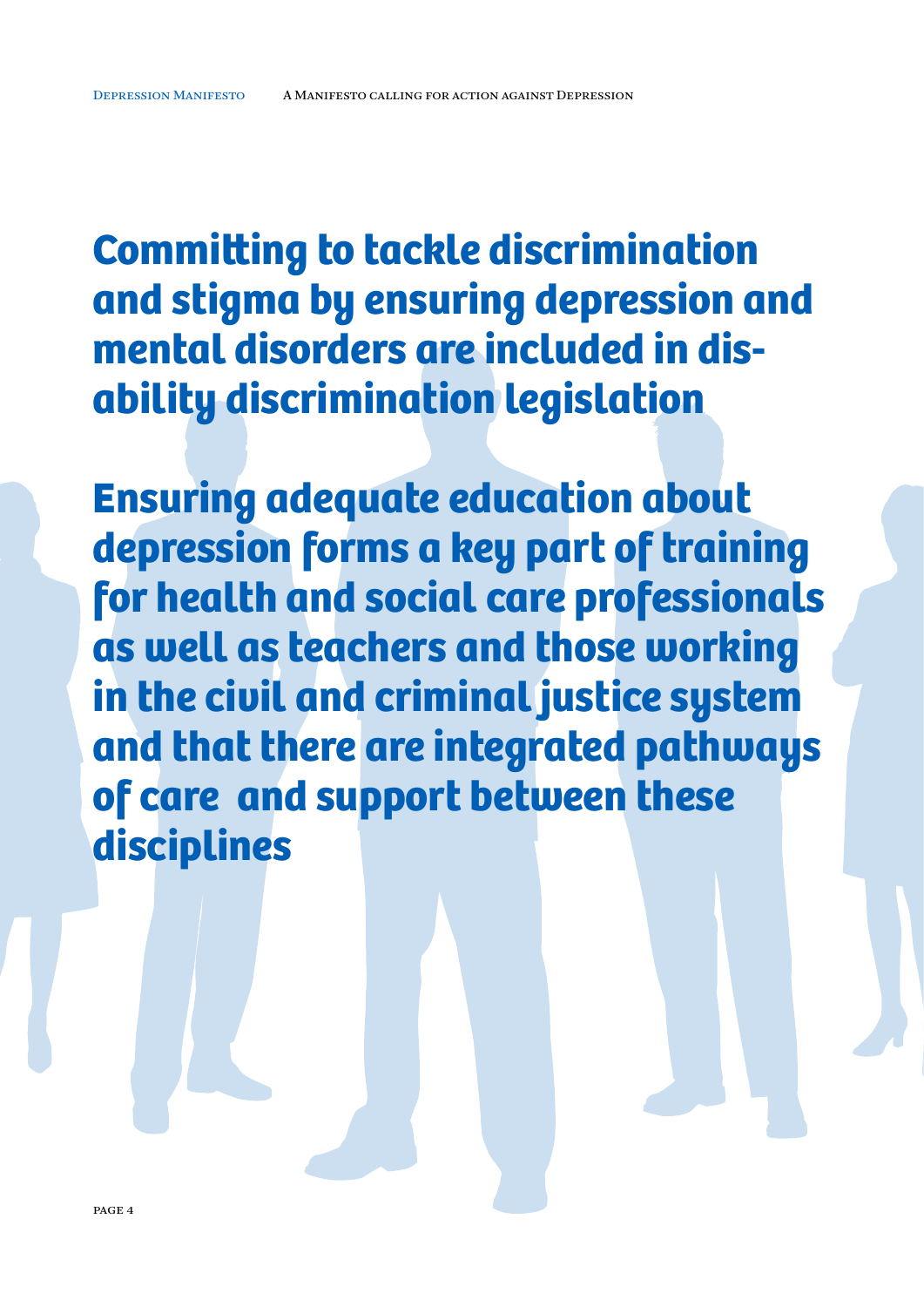# **Ensuring Fair Funding and Parity of Care**

- » *Despite the vast burden that mental ill-health imposes on people and on economies, many countries continue to neglect mental health care, and the unmet need for treatment remains high. The current state of mental health care is unacceptable. Policy makers must give mental health the importance it demands in terms of resources and policy prioritisation. Making mental health a policy priority would enhance people's lives, and have significant social and economic benefits.* **IV**
- » *Mental health policy, programmes and legislation are necessary steps for significant and sustained action* **V***. They must be revised to provide parity between mental ill health and physical ill health, to prioritise depression, to meet the World Health Organisation (WHO) targets for mental healthcare services and ensure budget holders allocate the right level of funding to implement national policy and deliver on the WHO targets.***VI**
	- » *A clear picture of the status of mental health systems is lacking. Few countries can reliably measure the resources they devote or the results achieved. The absence of comprehensive data on quality and outcomes inhibits a full assessment of mental health care system performance, resulting in poor policies – in particular, an inability to focus scarce resources on an illness like depression that will lead*
- » *Health technology assessments the way in which new interventions are evaluated – needs to include early dialogue with patients, healthcare profesis heard and valued when determining the potential impact of a new treatment. It is particularly important that potential improvements in care are brought to patients in a timely way and when decisions around reimbursement are made, they take into account the wider social value and real life data.*
- » *The best treatment for depression usually involves a package of care that addresses the full range of symptoms and is acceptable to the individual. Access to a choice of evidence-based treatments and information that helps an individual co-produce their treatment plan with their healthcare professional is key to successful recovery.*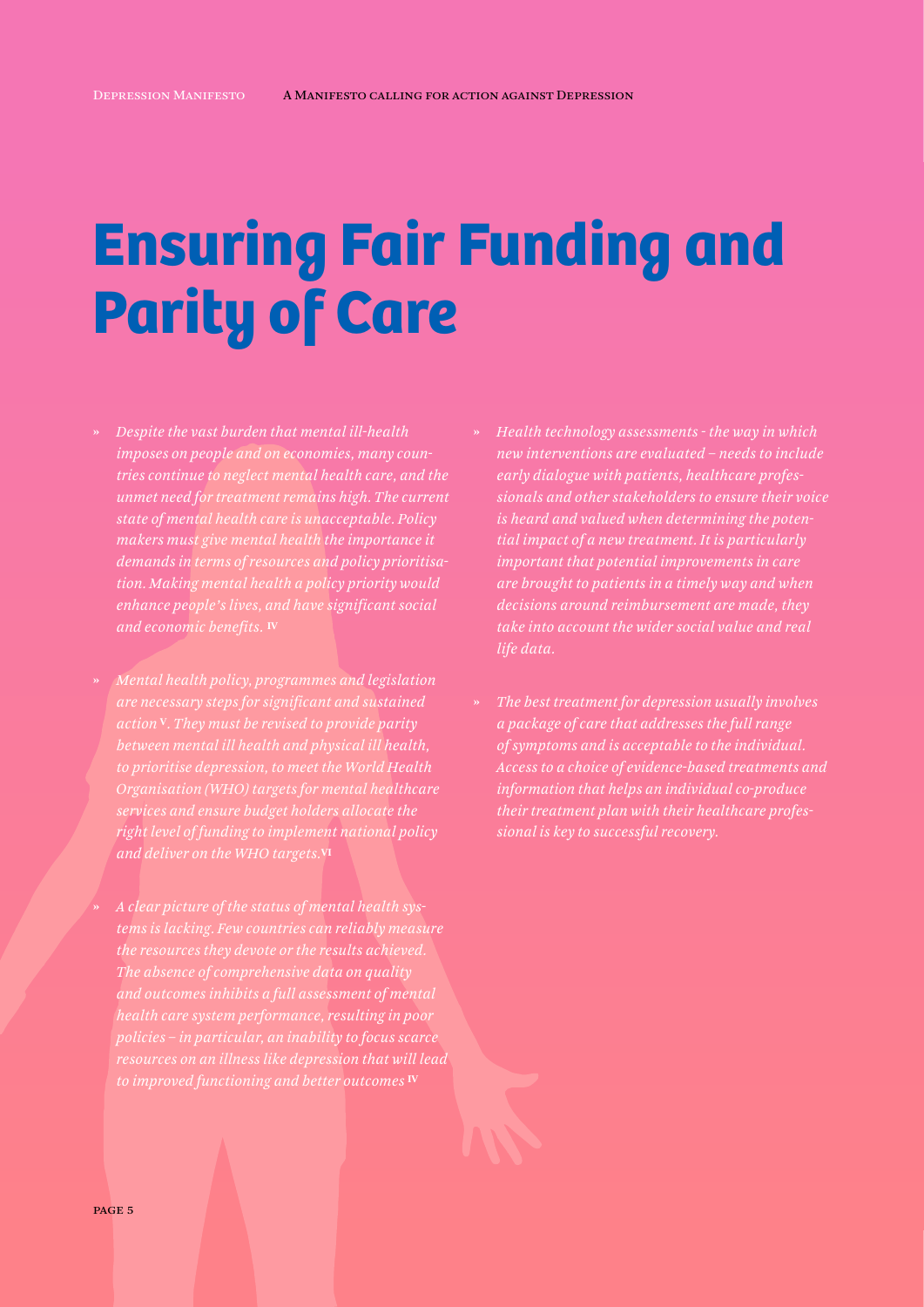**Ensuring depression and mental disorders are given parity with physical disorders in all European, national and local decisions, including funding**

**Driving improvements in the quality of life of depressed people by supporting the development of data, knowledge and information**

page 6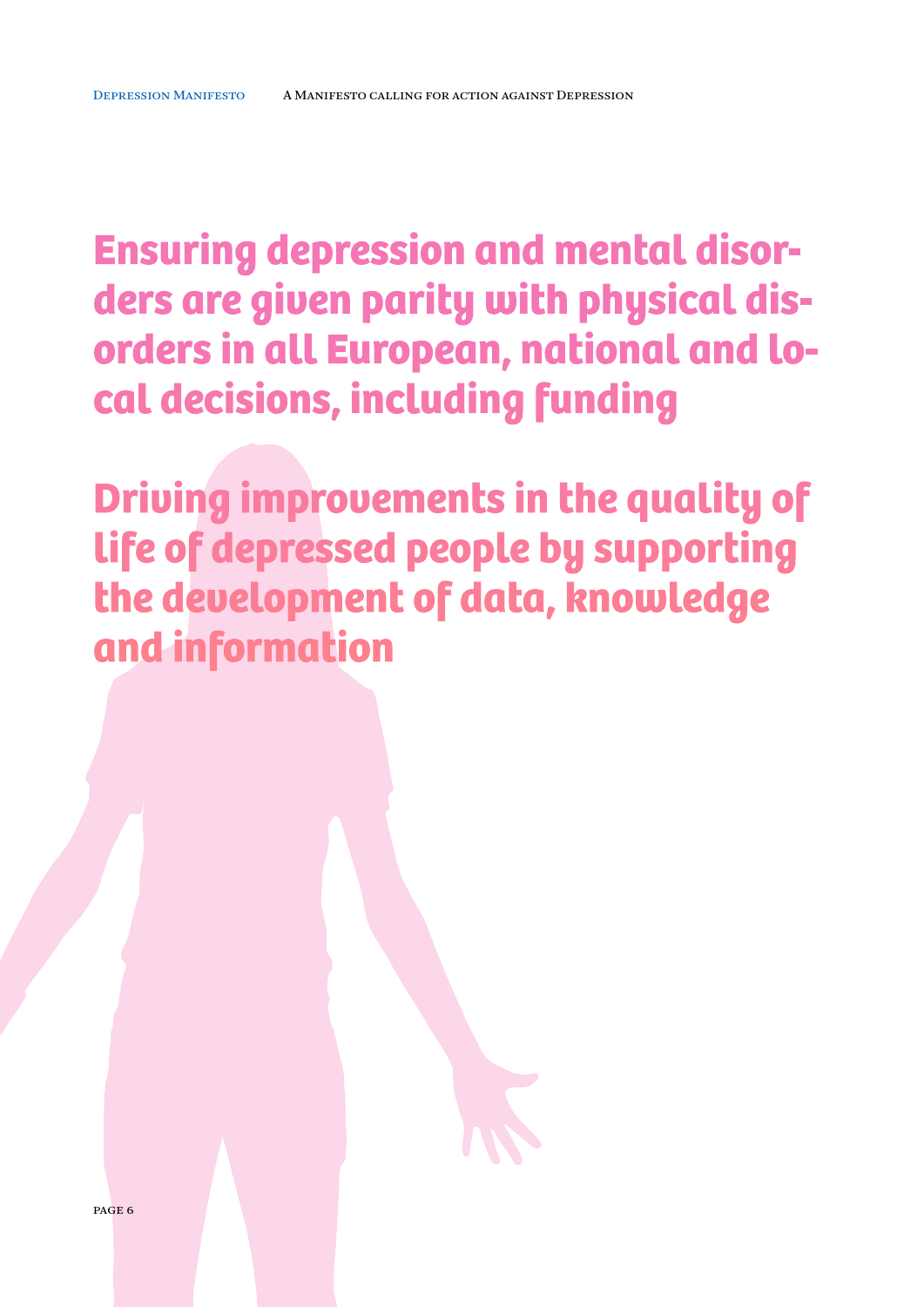### **Enabling better and earlier access to care and treatment**

- » *According to the Organisation for Economic Co-operation and Development (OECD) recent report on mental health, there is an extremely large treatment gap for depression* **IV***. As a result, the OECD recommends that governments strengthen and scale-up treatment for depression.*
- » *More than half of depressed patients do not achieve adequate response following first antidepressant treatment and remission rates are progressively lower for each successive treatment step, which highlights the need to provide effective therapies early in depression treatment* **VII** *.*
- » *The longer depression goes untreated, the more debilitating the condition becomes, which in turn leads to even greater strain on national disability funds* **VIII***.*
- » *The economic case for providing early access to talking treatments for depression has been well established* **IX** *in the UK and proven by the successful Improving Access to Psychological Therapies (IAPT) programme* **<sup>X</sup>**
- » *There is evidence that patient and community groups are effective at reducing depression symptoms through peer support* **XI***. The services and support provided by community and patient groups can be seen as social assets to be used as part of an integrated - and cost-effective - pathway of care for people with depression.*
- » *The WHO notes that there are interrelationships between depression and physical health* **XII** *. Whilst these links aren't well understood, they do provide an opportunity to improve the physical health of those with depression and the mental health of those affected by conditions commonly linked with depression, e.g. cancer, diabetes and heart disease. Although suicide is a risk for depression, poor physical health is a contributing factor to the rate of early deaths amongst people affected by depression.*
- » *Investments should be made to provide physicians with more comprehensive training and to supply them with the tools they need to ensure early diagnose of people with depression and possible co-morbidities, adequate early interventions and management of the disease as well as referral of depressed patients to specialized care in a timely fashion if needed.*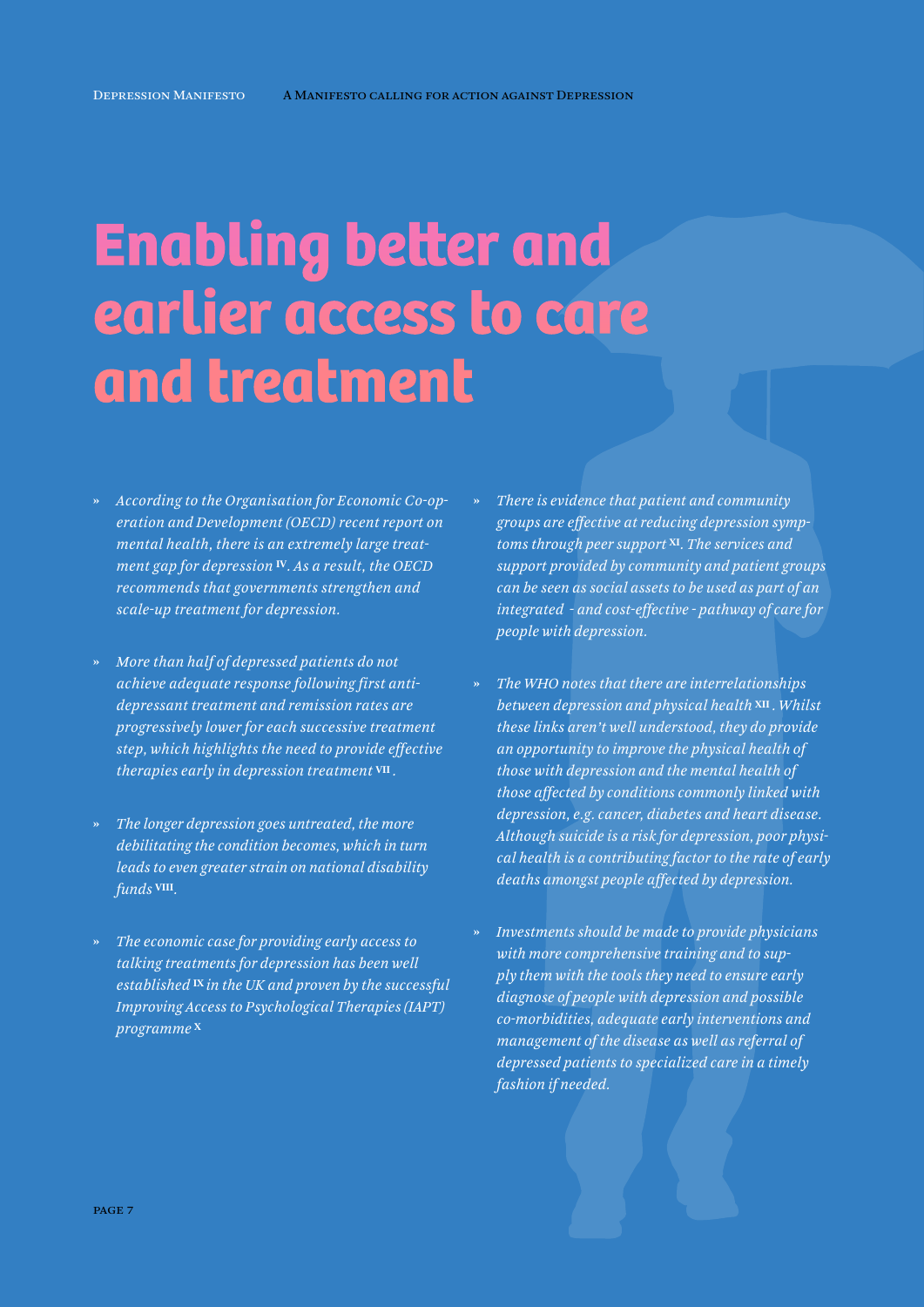**Funding and enabling better – and earlier - access to evidence-based services and treatments including patient, carer and community groups**

**Improving the physical health care of those affected by depression and setting targets to prevent premature and avoidable deaths**

**Improving the mental health of those with conditions linked to depression by systematic screening and support for it**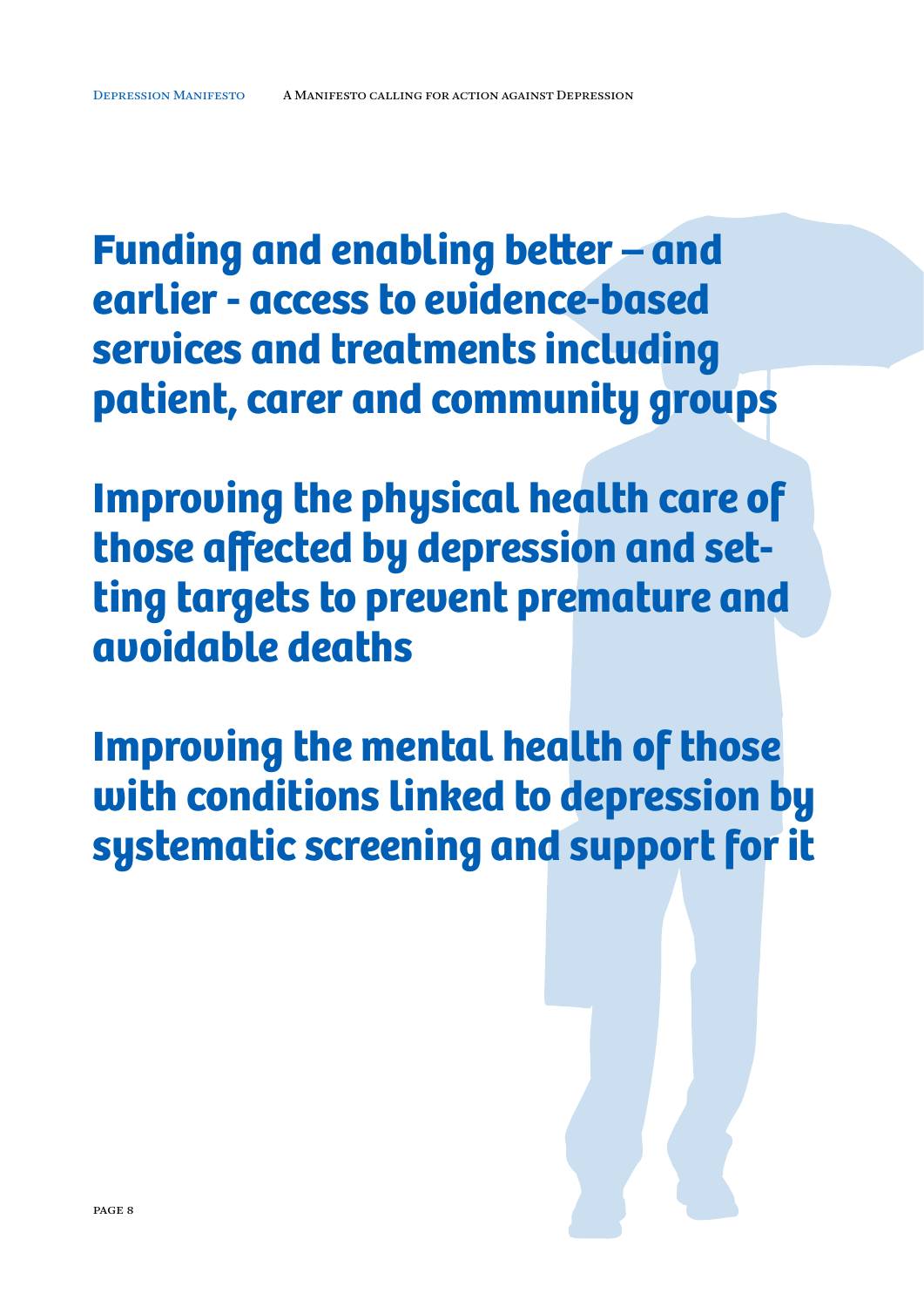#### **Improving lives of people living with depression**

- » *According to the WHO, mental health policy and legislation are the foundation on which to develop action and services, but whilst many countries have mental health policies they vary widely in quality*
- » *Globally, depression is the number one cause of illness and disability in young people, and suicide ranks number 3 among causes of death Some studies show that half of all people who develop mental disorders have their first symptoms by the age of 14. If adolescents with mental health problems get the care they need in appropriate, non-adult settings, this can prevent deaths and avoid suffering throughout life* **XIV** *.*
- » *Effective community approaches to prevent depression include school-based programmes for the prevention of child abuse, and programmes to enhance cognitive, problem-solving and social skills of children and adolescents. Interventions for parents of children with behavioural problems may reduce parental depressive symptoms and improve outcomes for their children* **i** *.*
- » *People with depression, are twice as likely to be unemployed. They also run a much higher risk of living in poverty and social marginalisation* **XV** *.*
- » *The cognitive symptoms of depression (concentration difficulties, indecisiveness, and/or forgetfulness), which are present up to 94% of the time during an episode of depression* **XVI** *, have a significant impact on the patients quality of life and her/ his ability to function professionally and socially*
- » *In Europe, 1 in 10 workers has taken time off work due to depression, with 36 working days lost per depressive episode. Yet, in spite of this, one in three managers say they do not have formal support or resources to deal with the problem* **XX** *.*
- » *Depression is a leading cause of lost work productivity, long-term disability and early retirement. 59% of the total costs of depression in Europe are indirect* **VIII***. Having meaningful employment is good for our health, it enables us to support our families, of it has devastating consequences on the individual and the way they interact with the rest of the world.*
- » *Depression at work costs employers 100 billion Euros a year in Europe with the greatest loss attributed to absenteeism (frequent absence from work) and lost productivity* **XXI** *. The majority of employers are not large, multinational companies but small and medium-sized enterprises which make up our high streets. They need our support to take the small steps which will help them effectively manage depression in the workplace and protect their bottom line.*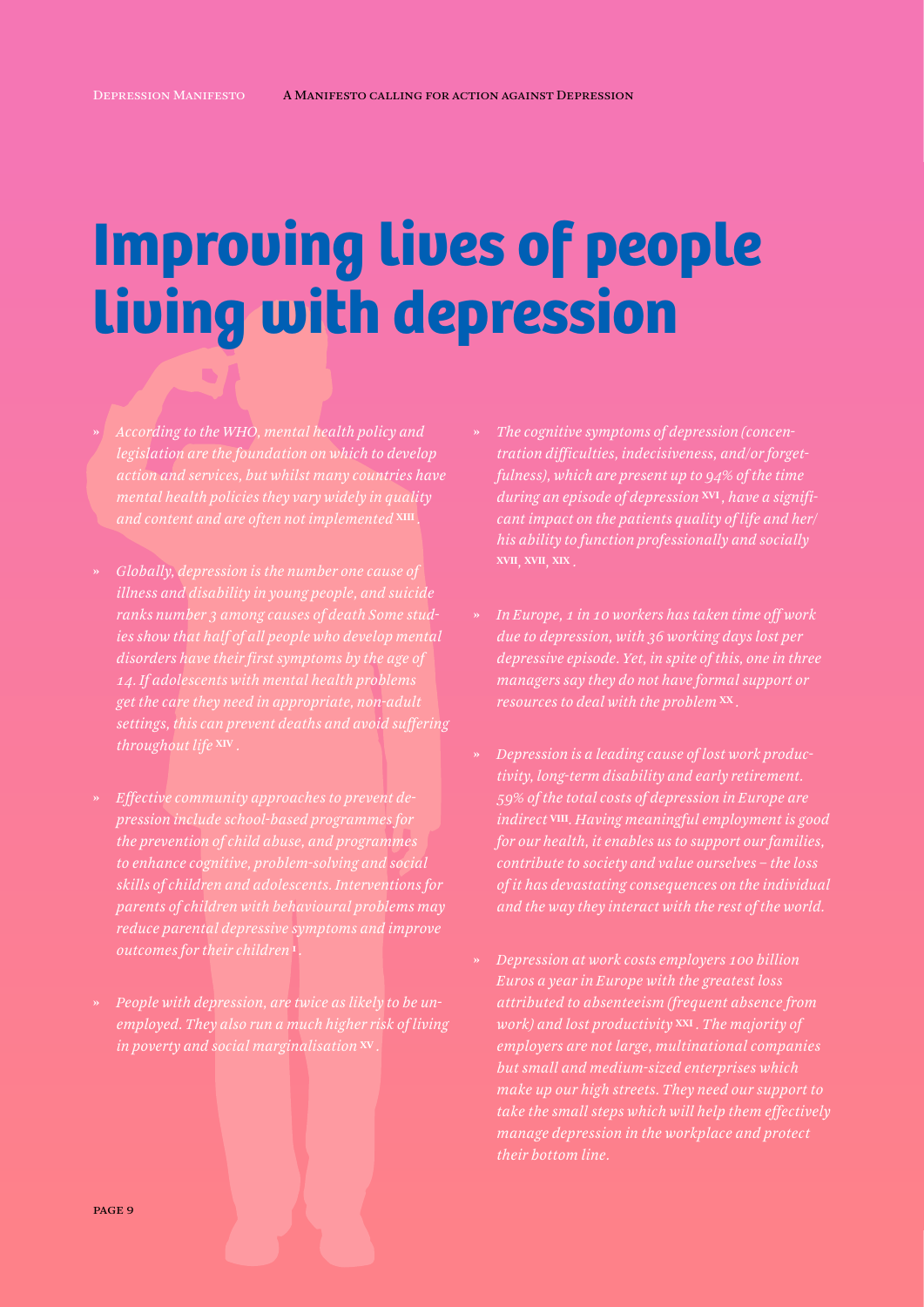**Creating a gold standard for the treatment and prevention of depression which addresses opportunities for early intervention within health care and wider society and offering integrated health, care and employment support to those who are on sick leave or out of work.**

**Committing to appropriate, safe provision for children and young people and those in crisis** 

**Giving employers clear guidance and support to promote the wellbeing of their employees and tackle the rise of depression in the workplace by considering depression within a health and safety context**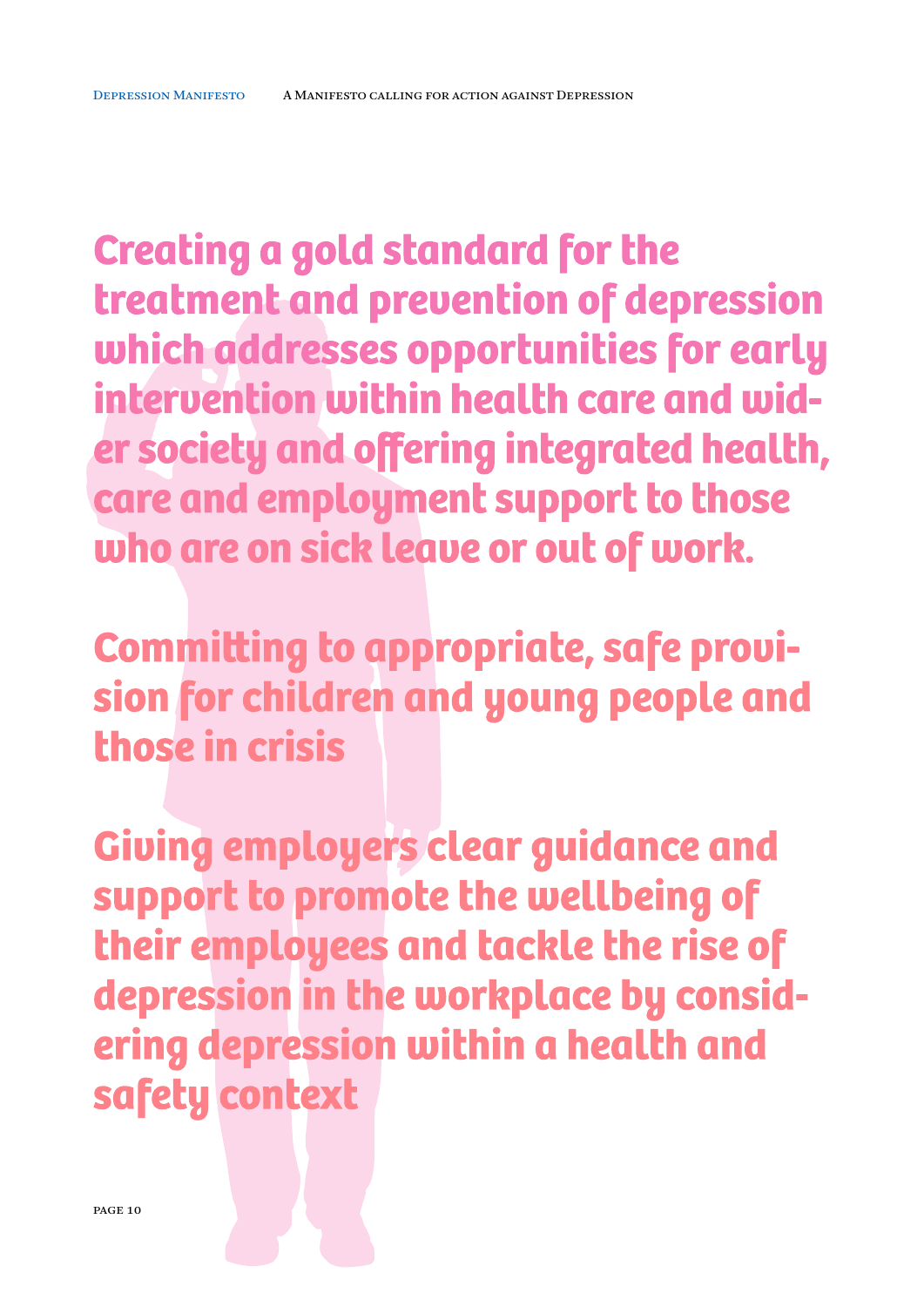# **Why Fighting Depression matters**

**Depression, directly and indirectly, was estimated in 2010 to have a global cost of at least US\$ 800 billion and is expected to**  more than double over the next 20 years **XXII**. **The costs of treating depression are out**weighed by productivity benefits  $x x m, x x w, x x v$ . **For example, data from the UK show that every Pound invested in early diagnosis and treatment of depression at work will yield a cross-sector return of £5 XXVI.** 

**Whilst the economic arguments for fighting depression are compelling – or at least should be to policy-makers - it is the story behind the figures – the needless suffering of individuals, their families and friends - which most deserves our efforts in fighting this treatable disease.**

**Together we will fight depression, together we will win.**